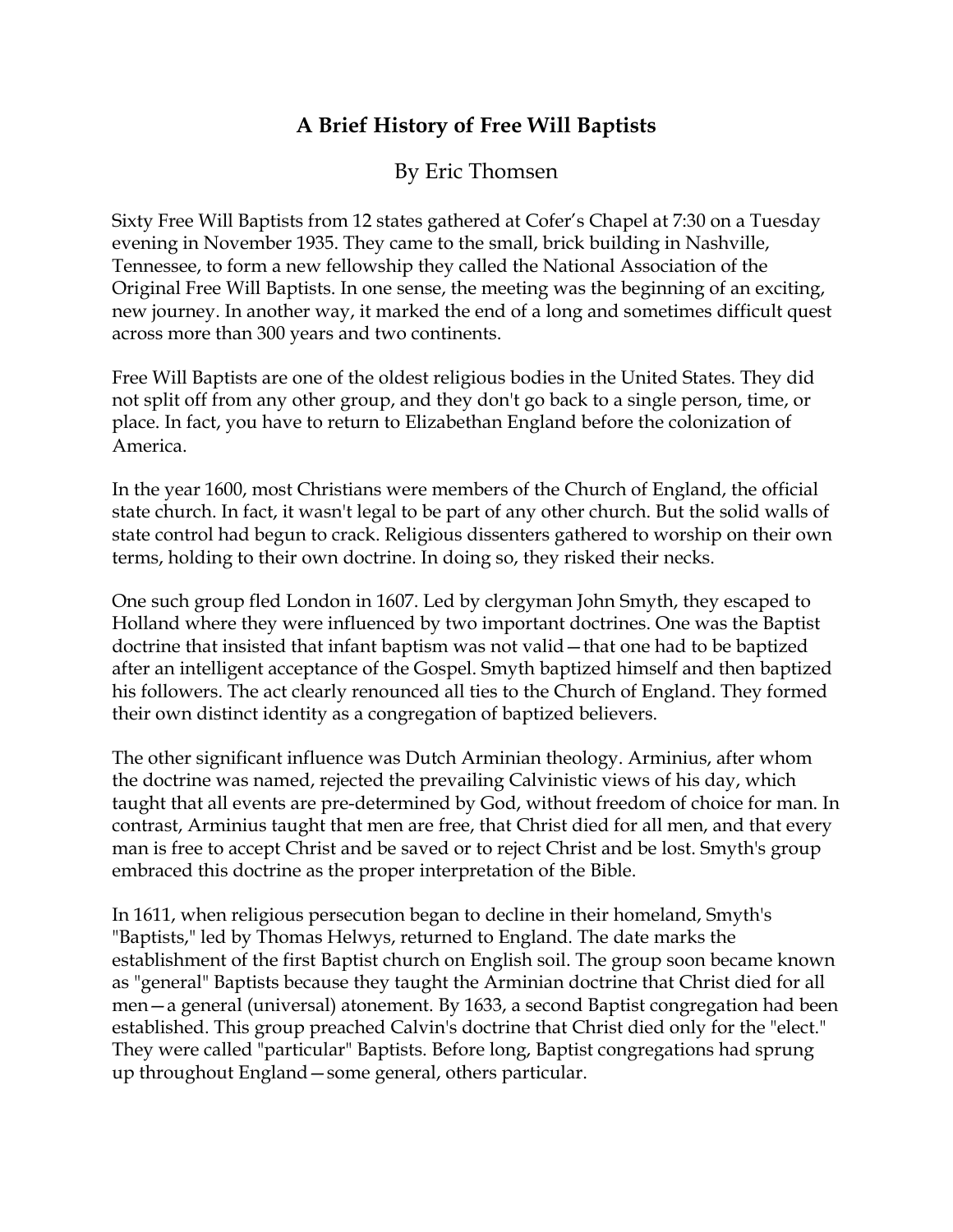Consequently, when Baptist congregations were established in the American colonies, they represented both groups. However, most Baptist historians generally agree that the first Baptist churches in America were general Baptist in doctrine. The particular Baptists, however, were better organized and more dogmatic in their preaching. Before long, their influence prevailed, and many general Baptist congregations were swayed to particular Baptist doctrine. Some of them, however, maintained the doctrine of general atonement. Among these were the earliest "freewill" Baptist churches in America.

One particular group of churches emerged in eastern North Carolina in 1727, some 50 years before the American Declaration of Independence, under the leadership of Paul Palmer. We know little about the influences that contributed to his doctrine, but history documents his ministry along the banks of the Chowan River, preaching general Baptist doctrine and establishing Baptist churches.

By 1752, 16 churches had become part of this fellowship. The Palmer churches continued to expand until 1750, when particular Baptist preachers proselytized the group, and most converted to particular Baptist doctrine.

A few of Palmer's congregations remained true to the doctrine of their founder, and it was from this nucleus that modern Free Will Baptists in the southeastern United States sprang, explaining why Free Will Baptists still have a strong presence in North Carolina today.

A different situation developed in New England where the prevailing churches were Congregational, and Calvinism continued to be the prevailing doctrine. In 1780, a young preacher named Benjamin Randall began preaching "free will" doctrine and immediately found himself in hot water with the religious establishment.

Consequently, Randall and his followers—no longer in good standing with their former church—organized a Baptist congregation in New Durham, New Hampshire, on June 30, 1780. From its humble beginnings, the movement flourished. By 1820, the movement consisted of 220 churches throughout New England. The group called themselves "Freewill Baptists." Although the name was originally used in derision, it stuck.

Historians are not sure exactly when the name "freewill" was officially accepted, but Arminian doctrine was commonly referred to as "free will" doctrine in those days. It was only logical that these Arminian Baptists, whether Palmer's or Randall's be called "free will" Baptists.

The Randall movement, as it came to be known, grew rapidly and far outstripped other Free Will Baptists in organization and expansion. The movement spread throughout New England and westward across Pennsylvania, Ohio, Michigan, and Illinois. By 1900, 1,500 churches in more than 20 states enjoyed an energetic foreign missions outreach, several educational institutions, a vigorous antislavery society, and a thriving publishing ministry. The movement had been instrumental in the abolition movement,